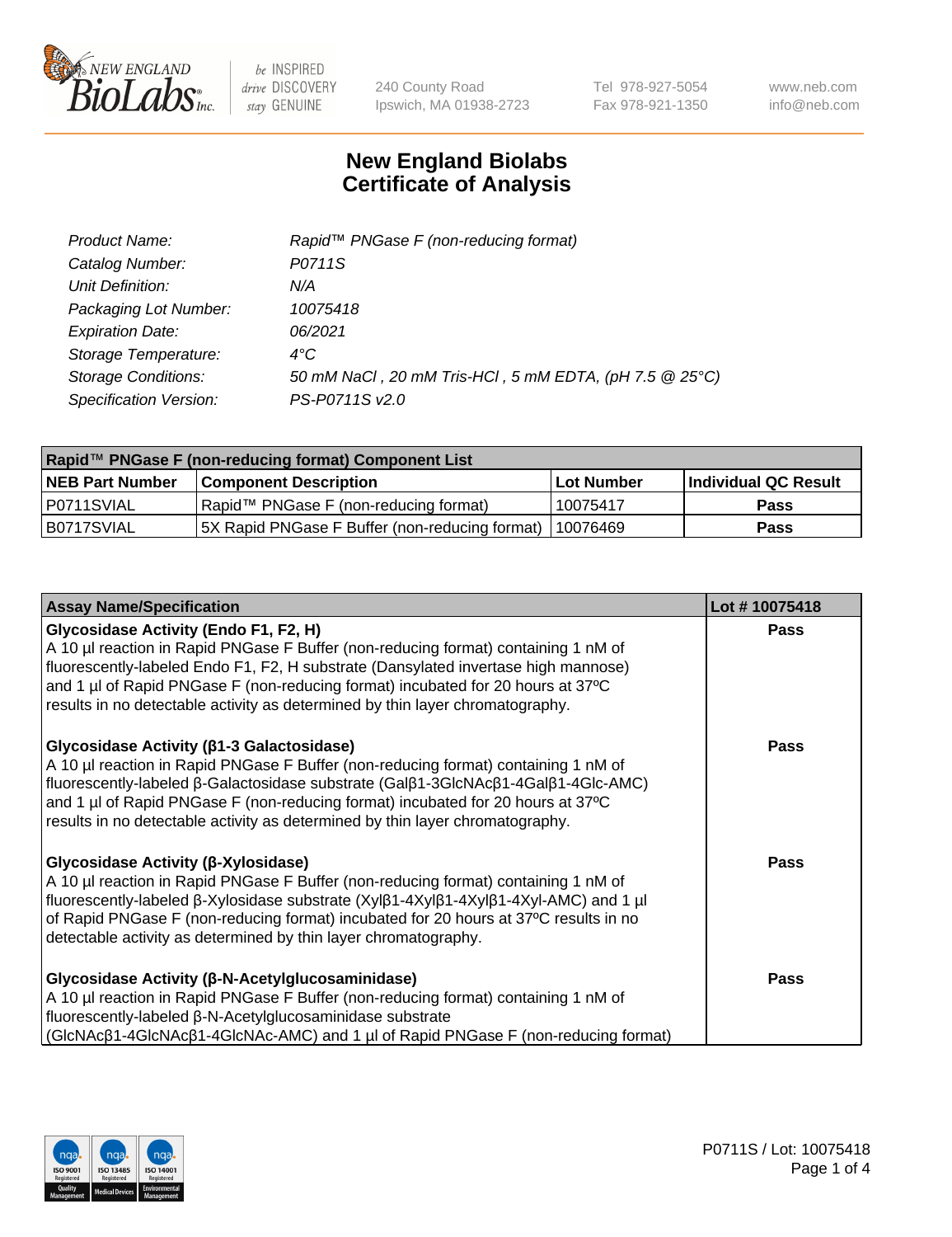

240 County Road Ipswich, MA 01938-2723 Tel 978-927-5054 Fax 978-921-1350

www.neb.com info@neb.com

| <b>Assay Name/Specification</b>                                                                                                                                                                                                                                                                                                                                                                           | Lot #10075418 |
|-----------------------------------------------------------------------------------------------------------------------------------------------------------------------------------------------------------------------------------------------------------------------------------------------------------------------------------------------------------------------------------------------------------|---------------|
| incubated for 20 hours at 37°C results in no detectable activity as determined by<br>thin layer chromatography.                                                                                                                                                                                                                                                                                           |               |
| Glycosidase Activity (β-N-Acetylgalactosaminidase)<br>A 10 µl reaction in Rapid PNGase F Buffer (non-reducing format) containing 1 nM of<br>fluorescently-labeled β-N-Acetylgalactosaminidase substrate<br>(GalNAcβ1-4Galβ1-4Glc-AMC) and 1 µl of Rapid PNGase F (non-reducing format)<br>incubated for 20 hours at 37°C results in no detectable activity as determined by<br>thin layer chromatography. | Pass          |
| Glycosidase Activity (β-Mannosidase)<br>A 10 µl reaction in Rapid PNGase F Buffer (non-reducing format) containing 1 nM of<br>fluorescently-labeled β-Mannosidase substrate (Manβ1-4Manβ1-4Man-AMC) and 1 µl of<br>Rapid PNGase F (non-reducing format) incubated for 20 hours at 37°C results in no<br>detectable activity as determined by thin layer chromatography.                                   | Pass          |
| Glycosidase Activity (a1-6 Mannosidase)<br>A 10 µl reaction in Rapid PNGase F Buffer (non-reducing format) containing 1 nM of<br>fluorescently-labeled α-Mannosidase substrate (Μanα1-6Μanα1-6(Μanα1-3)Man-AMC) and 1<br>µl of Rapid PNGase F (non-reducing format) incubated for 20 hours at 37°C results in<br>no detectable activity as determined by thin layer chromatography.                       | Pass          |
| Glycosidase Activity (α1-6 Galactosidase)<br>A 10 µl reaction in Rapid PNGase F Buffer (non-reducing format) containing 1 nM of<br>fluorescently-labeled α-Galactosidase substrate (Galα1-6Galα1-6Glcα1-2Fru-AMC) and 1<br>µl of Rapid PNGase F (non-reducing format) incubated for 20 hours at 37°C results in<br>no detectable activity as determined by thin layer chromatography.                     | <b>Pass</b>   |
| Glycosidase Activity (α1-3 Mannosidase)<br>A 10 µl reaction in Rapid PNGase F Buffer (non-reducing format) containing 1 nM of<br>fluorescently-labeled α-Mannosidase substrate (Manα1-3Manβ1-4GlcNAc-AMC) and 1 µl of<br>Rapid PNGase F (non-reducing format) incubated for 20 hours at 37°C results in no<br>detectable activity as determined by thin layer chromatography.                             | <b>Pass</b>   |
| Glycosidase Activity (α1-3 Galactosidase)<br>A 10 µl reaction in Rapid PNGase F Buffer (non-reducing format) containing 1 nM of<br>fluorescently-labeled α-Galactosidase substrate (Galα1-3Galβ1-4GlcNAc-AMC) and 1 µl<br>of Rapid PNGase F (non-reducing format) incubated for 20 hours at 37°C results in no<br>detectable activity as determined by thin layer chromatography.                         | Pass          |
| Glycosidase Activity (α1-3 Fucosidase)<br>A 10 µl reaction in Rapid PNGase F Buffer (non-reducing format) containing 1 nM of<br>fluorescently-labeled α-Fucosidase substrate                                                                                                                                                                                                                              | Pass          |

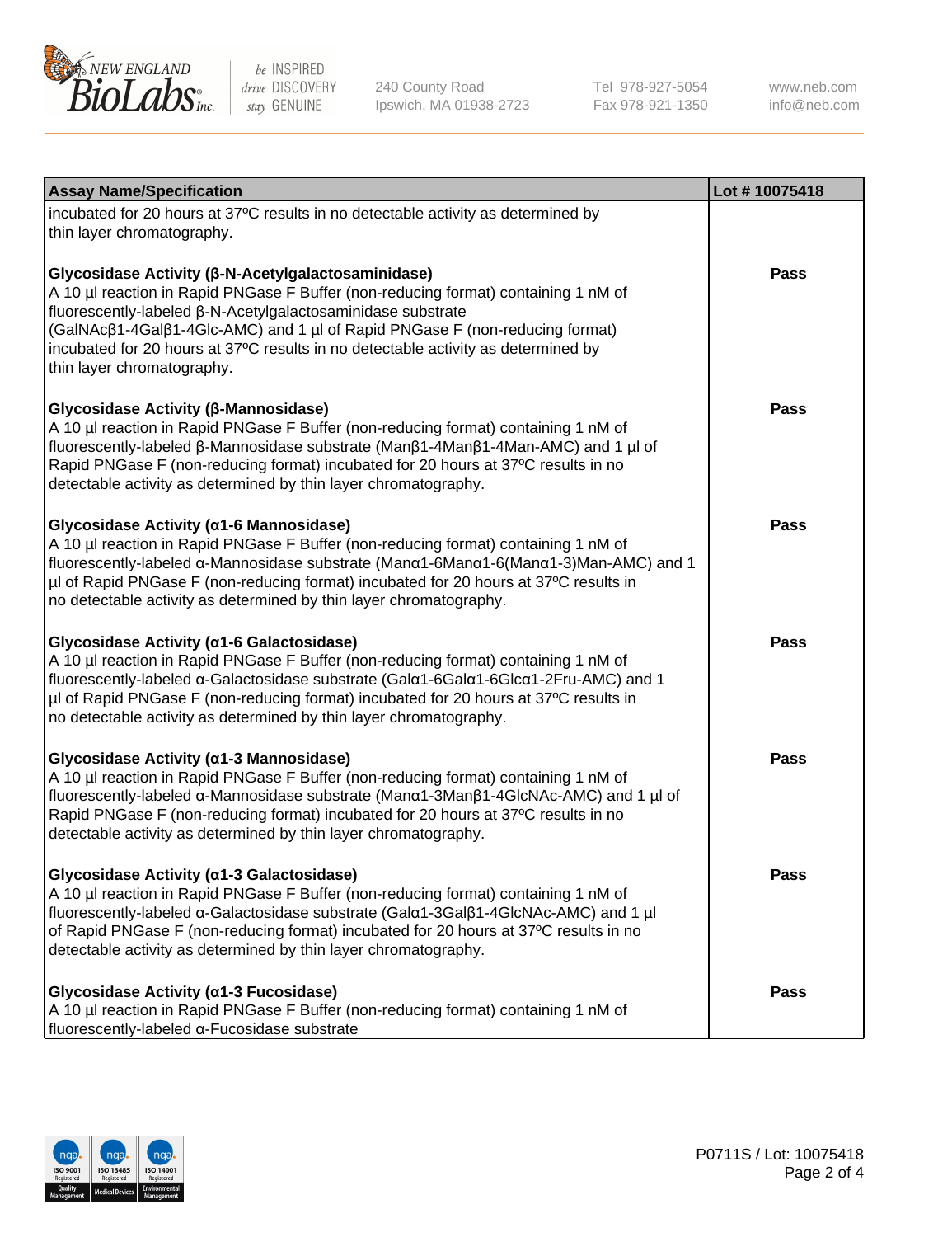

240 County Road Ipswich, MA 01938-2723 Tel 978-927-5054 Fax 978-921-1350

www.neb.com info@neb.com

| <b>Assay Name/Specification</b>                                                                                                                                                                                                                                                                                                                                                                                    | Lot #10075418 |
|--------------------------------------------------------------------------------------------------------------------------------------------------------------------------------------------------------------------------------------------------------------------------------------------------------------------------------------------------------------------------------------------------------------------|---------------|
| (Fucα1-3Galβ1-4GlcNAcβ1-3Galβ1-4Glc-AMC) and 1 µl of Rapid PNGase F (non-reducing<br>format) incubated for 20 hours at 37°C results in no detectable activity as<br>determined by thin layer chromatography.                                                                                                                                                                                                       |               |
| Glycosidase Activity (α1-2 Fucosidase)<br>A 10 µl reaction in Rapid PNGase F Buffer (non-reducing format) containing 1 nM of<br>fluorescently-labeled α-Fucosidase substrate (Fucα1-2Galβ1-4Glc-AMC) and 1 µl of<br>Rapid PNGase F (non-reducing format) incubated for 20 hours at 37°C results in no<br>detectable activity as determined by thin layer chromatography.                                           | <b>Pass</b>   |
| Glycosidase Activity (α-Neuraminidase)<br>A 10 µl reaction in Rapid PNGase F Buffer (non-reducing format) containing 1 nM of<br>fluorescently-labeled α-Neuraminidase substrate<br>(Neu5Acα2-3Galβ1-3GlcNAcβ1-3Galβ1-4Glc-AMC) and 1 µl of Rapid PNGase F (non-reducing<br>format) incubated for 20 hours at 37°C results in no detectable activity as<br>determined by thin layer chromatography.                 | <b>Pass</b>   |
| Glycosidase Activity (α-N-Acetylgalactosaminidase)<br>A 10 µl reaction in Rapid PNGase F Buffer (non-reducing format) containing 1 nM of<br>fluorescently-labeled a-N-Acetylgalactosaminidase substrate<br>(GalNAcα1-3(Fucα1-2)Galβ1-4Glc-AMC) and 1 µl of Rapid PNGase F (non-reducing format)<br>incubated for 20 hours at 37°C results in no detectable activity as determined by<br>thin layer chromatography. | <b>Pass</b>   |
| Glycosidase Activity (α-Glucosidase)<br>A 10 µl reaction in Rapid PNGase F Buffer (non-reducing format) containing 1 nM of<br>fluorescently-labeled α-Glucosidase substrate (Glcα1-6Glcα1-4Glc-AMC) and 1 µl of<br>Rapid PNGase F (non-reducing format) incubated for 20 hours at 37°C results in no<br>detectable activity as determined by thin layer chromatography.                                            | <b>Pass</b>   |
| <b>Glycosidase Activity (Endo F2, F3)</b><br>A 10 µl reaction in Rapid PNGase F Buffer (non-reducing format) containing 1 nM of<br>fluorescently-labeled Endo F2, F3 substrate (Dansylated fibrinogen biantennary) and<br>1 µl of Rapid PNGase F (non-reducing format) incubated for 20 hours at 37°C results<br>in no detectable activity as determined by thin layer chromatography.                             | <b>Pass</b>   |
| <b>Protein Purity Assay (SDS-PAGE)</b><br>Rapid PNGase F (non-reducing format) is ≥ 95% pure as determined by SDS-PAGE<br>analysis using Coomassie Blue detection.                                                                                                                                                                                                                                                 | Pass          |
| <b>Protease Activity (SDS-PAGE)</b><br>A 20 µl reaction in 1X Rapid PNGase F Buffer (non-reducing format) containing 24 µg<br>of a standard mixture of proteins and a minimum of 5 µl of Rapid PNGase F                                                                                                                                                                                                            | <b>Pass</b>   |